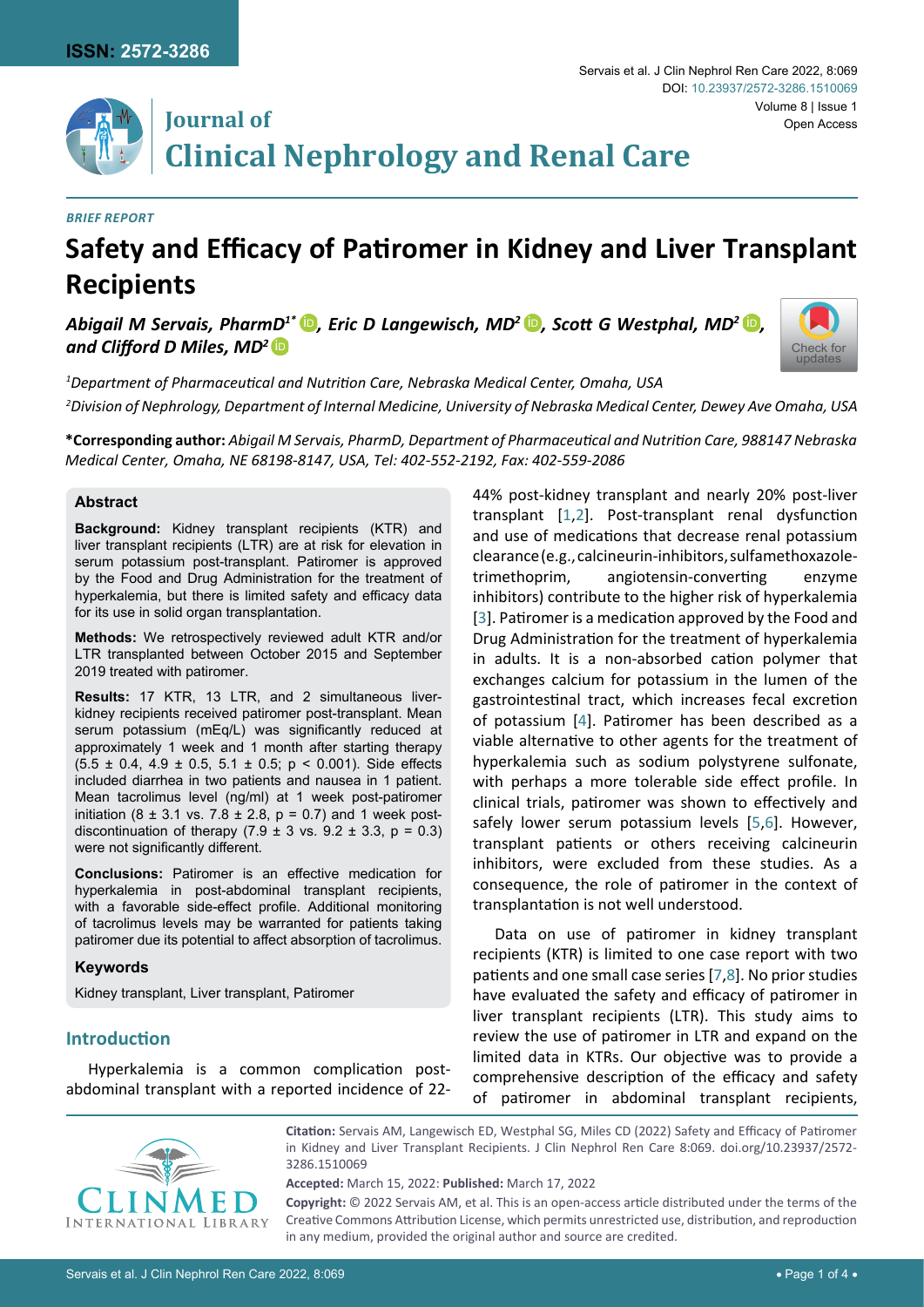and describe its potential impact on post-transplant immunosuppressant dosages and levels.

#### **Methods**

We retrospectively analyzed the electronic medical records of adult kidney and/or liver transplant recipients age ≥ 18-years-old transplanted between October 1, 2015 and September 1, 2019 prescribed patiromer at any time after transplant. The primary outcome was resolution of hyperkalemia post-initiation of patiromer. Secondary outcomes included incidence of adverse effects (nausea, diarrhea, constipation, hypomagnesemia, hypercalcemia), rejection and

|  |  | Table 1: Patient demographics. |  |
|--|--|--------------------------------|--|
|--|--|--------------------------------|--|

| Demographic                                                           | Abdominal<br><b>Transplant</b><br><b>Recipients</b> |
|-----------------------------------------------------------------------|-----------------------------------------------------|
|                                                                       | $(N = 32)$                                          |
| Male, n (%)                                                           | 20 (63)                                             |
| White, $n$ (%)                                                        | 22 (69)                                             |
| Median age at transplant in years, (range)                            | 59 (21-70)                                          |
| Donor, $n$ $(\%)$                                                     |                                                     |
| DBD                                                                   | 25 (78)                                             |
| <b>DCD</b>                                                            | 5(16)                                               |
| LUD                                                                   | 2(6)                                                |
| Dialysis Pre-Transplant, n (%)                                        | 18 (56)                                             |
| Kidney ( $N = 17$ )                                                   | 16                                                  |
| Liver-Kidney ( $N = 2$ )                                              | 1                                                   |
| Liver ( $N = 13$ )                                                    | 1                                                   |
| Delayed Graft Function <sup>*</sup> , (%)                             | 10 (53)                                             |
| Median Calculated Panel Reactive<br>Antibodies <sup>*</sup> , (range) | $0(0-99)$                                           |
| Median Kidney Donor Profile Index <sup>*</sup> , n (range) 48 (18-91) |                                                     |

DBD: Donor after brain death; DCD: Donor after circulatory death; LUD: Living unrelated donor; \*Only applies to KTR.

mortality. Tacrolimus levels and adjustments to tacrolimus dosages were also analyzed. The lab value drawn closest to each specified time point was recorded. The University of Nebraska Medical Center Institutional Review Board approved this study. The requirement of individual consent was waived.

#### **Statistical analysis**

Baseline characteristics, laboratory measurements, medication dosages, and clinical outcomes were summarized using descriptive statistics, including mean ± standard deviation (SD) and median (range). Dependent sample t-test was performed for normally distributed continuous variables and presented as mean ± SD. Statistical significance was defined at a p-value of  $< 0.05$ .

### **Results**

Thirty-two subjects were initiated on patiromer in the inpatient or outpatient setting. Seventeen patients (53%) were KTR, 13 (41%) were LTR, and 2 (6%) were simultaneous liver-kidney (SLK) transplant recipients. Demographics of these patients are described in Table 1. The most common indication for transplant was diabetic kidney disease in KTR (32%) and nonalcoholic steatohepatitis in LTR (27%). Three LTR and 2 KTR developed biopsy proven acute rejection posttransplant. A total of 20 patients received hemodialysis post-transplant: 10 KTR, 9 LTR, and 1 SLK transplant recipient. Sixteen of these patients had stopped hemodialysis prior to patiromer initiation, while four were started on hemodialysis at the time of patiromer discontinuation. At the time of patiromer initiation, 28 patients were taking calcineurin inhibitors, 14 were taking sulfamethoxazole-trimethoprim for pneumocystis prophylaxis, 2 were taking lisinopril for blood pressure control, and one patient was taking sacubitril-valsartan due to heart failure.

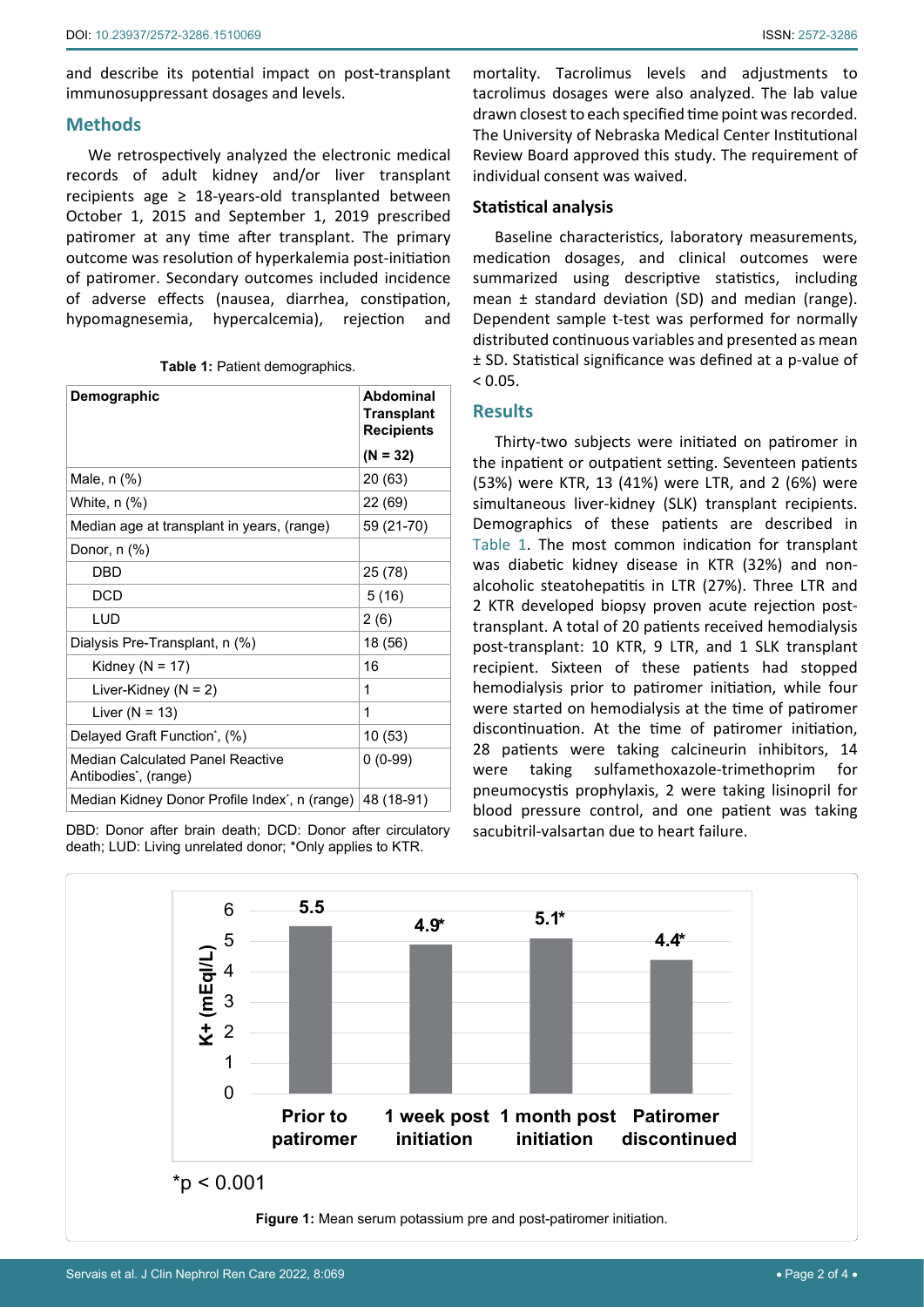Patiromer was initiated at a median of 257 days (5- 980) post-transplant and the majority of patients were initiated at 8.4g daily. Six patients required an increase in dosage to 16.8g daily, and one patient required further dose escalation to 25.2g daily. Patiromer was eventually discontinued in 21 patients (64%). Seventeen of these patients stopped patiromer due to improvement in renal function and resolution of hyperkalemia, 4 were initiated on dialysis, and 1 stopped therapy due to diarrhea. One patient developed diarrhea, and another reported nausea, but neither required discontinuation of therapy. Median duration of therapy was 87 days (1- 835). 12 patients (38%) were still taking patiromer at the time of this analysis.

Mean serum potassium levels over the course of patiromer therapy are shown in Figure 1. Potassium (mEq/L) significantly decreased from time of initiation of patiromer compared with 1 week and 1 month later, and at discontinuation of therapy (5.5  $\pm$  0.4, 4.9  $\pm$  0.5, 5.1  $\pm$ 0.5,  $4.4 \pm 0.5$ ,  $p = 0.001$ ). Serum creatinine ( $\mu$ mol/L) was not significantly different prior to patiromer initiation compared to 1 week later or at discontinuation of patiromer (2.1 ± 0.2, 1.8 ± 1.4, 1.8 ± 0.9; p = 0.3, p = 0.7). Serum magnesium (mEq/L) (1.8 ± 0.35, 1.7 ± 0.2, 1.7  $\pm$  0.2; p = 0.2) and calcium (mEq/L) (9.3  $\pm$  0.65, 9.4  $\pm$ 0.7,  $9.3 \pm 0.8$ ;  $p = 0.7$ ) were similarly unchanged before, during and after patiromer therapy.

Mean tacrolimus dosage per day and 12-hour trough level prior to initiation of patiromer, 1 week post-patiromer initiation, at time of patiromer discontinuation, and 1 week post-discontinuation of therapy is presented in Figure 2. There was no significant difference in level or dosage over the course of patiromer therapy. No biopsy proven rejections occurred post initiation of patiromer. Two LTR and one SLK transplant recipient died, all greater than one year post-transplant and none while on patiromer.

#### **Discussion**

This is a retrospective study evaluating 32 kidney and/ or liver transplant recipients who received patiromer for the treatment of hyperkalemia. It is the first study to evaluate the use of patiromer in liver and SLK transplant recipients, and adds to the limited data available in KTR. Patiromer appears to be an effective therapeutic option in this patient population, as demonstrated by the significantly reduced serum potassium at one week and one month post initiation of therapy. The drug was well tolerated with gastrointestinal side effects reported in only 9% of patients, and there was no significant effect on serum magnesium or calcium levels.

The package labeling for patiromer recommends other medications be taken at least 3 hours before or 3 hours after patiromer due to its potential to bind medications and limit their absorption [[4](#page-3-3)]. Timing of medications is an important point of education for the transplant population to ensure the administration of patiromer does not negatively impact other medications, especially their immunosuppression. Although not statistically significant, in patient's taking tacrolimus we observed a decrease in their mean 12-hour trough level one week after initiation of therapy, despite an increased mean dosage per day. After patiromer discontinuation,